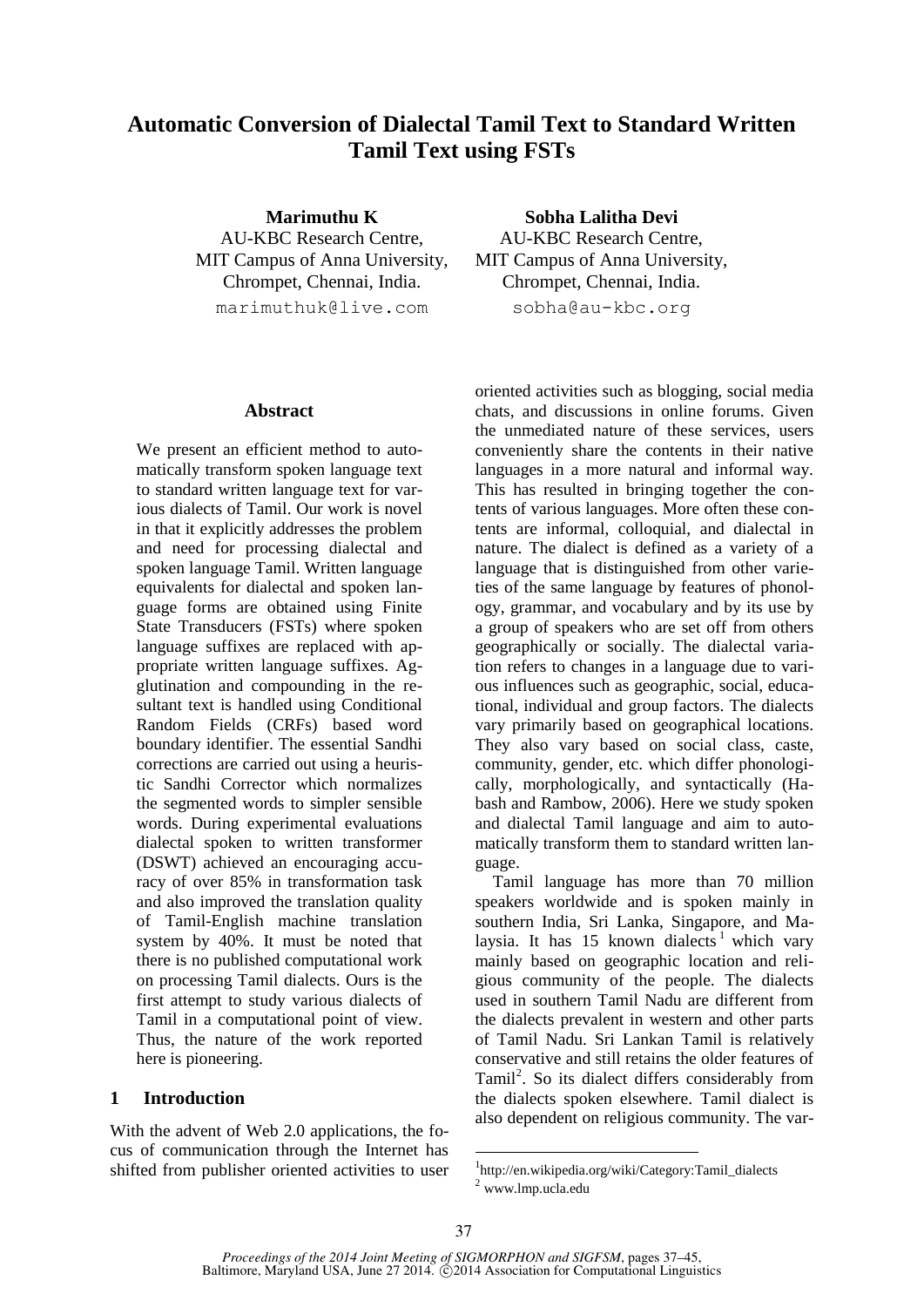iation of dialects based on caste is studied and described by A.K. Ramanujan (1968) where he observed that Tamil Brahmins speak a very distinct form of Tamil known as Brahmin Tamil (BT) which varies greatly from the dialects used in other religious communities. While performing a preliminary corpus study on Tamil dialects, we found that textual contents in personal blogs, social media sites, chat forums, and comments, comprise mostly dialectal and spoken language words similar to what one can hear and use in day-to-day communication. This practice is common because the authors intend to establish a comfortable communication and enhance intimacy with their audiences. This activity produces informal, colloquial and dialectal textual data. These dialectal and spoken language usages will not conform to the standard spellings of Literary Tamil (LT). This causes problems in many text based Natural Language Processing (NLP) systems as they generally work on the assumption that the input is in standard written language. To overcome this problem, these dialectal and spoken language forms need to be converted to Standard Written language Text (SWT) before doing any computational work with them.

Computational processing of dialectal and spoken language Tamil is challenging since the language has motley of dialects and the usage in one dialect varies from other dialects from very minimal to greater extents. It is also very likely that multiple spoken-forms of a given word within a dialect which we call as '**variants**' may correspond to single canonical written-form word and a spoken-form word may map to more than one canonical written-form. These situations exist in all Tamil dialects. In addition, it is very likely to encounter conflicts with the spoken and written-forms of one dialect with other dialects and vice versa. Most importantly, the dialects are used mainly in spoken communication and when they are written by users, they do not conform to standard spoken-form spellings and sometimes inconsistent spellings are used even for a single written-form of a word. In other words Schiffman (1988) noted that every usage of a given spoken-form can be considered as Standard Spoken Tamil (SST) unless it has wrong spellings to become nonsensical.

Few researchers have attempted to transform the dialects and spoken-forms of languages to standard written languages. Habash and Rambow (2006) developed MAGEAD, a morphological analyzer and generator for Arabic dialects where the authors made use of *root+pattern+features* representation for the transformation of Arabic dialects to Modern Standard Arabic (MSA) and performed morphological analysis. In the case of Tamil language, Umamaheswari et al. (2011) proposed a technique based on pattern mapping and spelling variation rules for transforming colloquial words to written-language words. The reported work considered only a handful of rules for the most common spoken forms. So this approach will fail when dialectal variants of words are encountered because it is more likely that the spelling variation rules of the spoken language vary from the rules of dialectal usages. This limitation hinders the possibility of the system to generalize. Alternatively, performing a simple list based mapping between spoken and written form words is also inefficient and unattainable.

Spoken language words exhibit fairly regular pattern of suffixations and inflections within a given paradigm (Schiffman, 1999). So we propose a novel method based on Finite State Transducers for effectively transforming dialectal and spoken Tamil to standard written Tamil. We make use of the regularity of suffixations and model them as FSTs. These FSTs are used to perform transformation which produces words in standard literary Tamil.

Our experimental results show that DSWT achieves high precision and recall values. In addition, it improves the translation quality of machine translation systems when unknown words occur mainly due to colloquialism. This improvement gradually increases as the unknown word rate increases due to colloquial and dialectal nature of words.

Broadly, DSWT can be used in a variety of NLP applications such as Morphological Analysis, Rule-based and Statistical Machine Translation (SMT), Information Retrieval (IR), Named-Entity Recognition (NER), and Text-To-Speech (TTS). In general, it can be used in any NLP system where there is a need to retrieve written language words from dialectal and spoken language Tamil words.

The paper is further organized as follows: In section 2, the challenges in processing Tamil dialects are explained. Section 3 explains the corpus collection and study. Section 4 explains the peculiarities seen in spoken and dialectal Tamil. Section 5 introduces the system architecture of DSWT. Section 6 describes conducted Experimental evaluations and the results. Section 7 discusses about the results and the paper concludes with a conclusion section.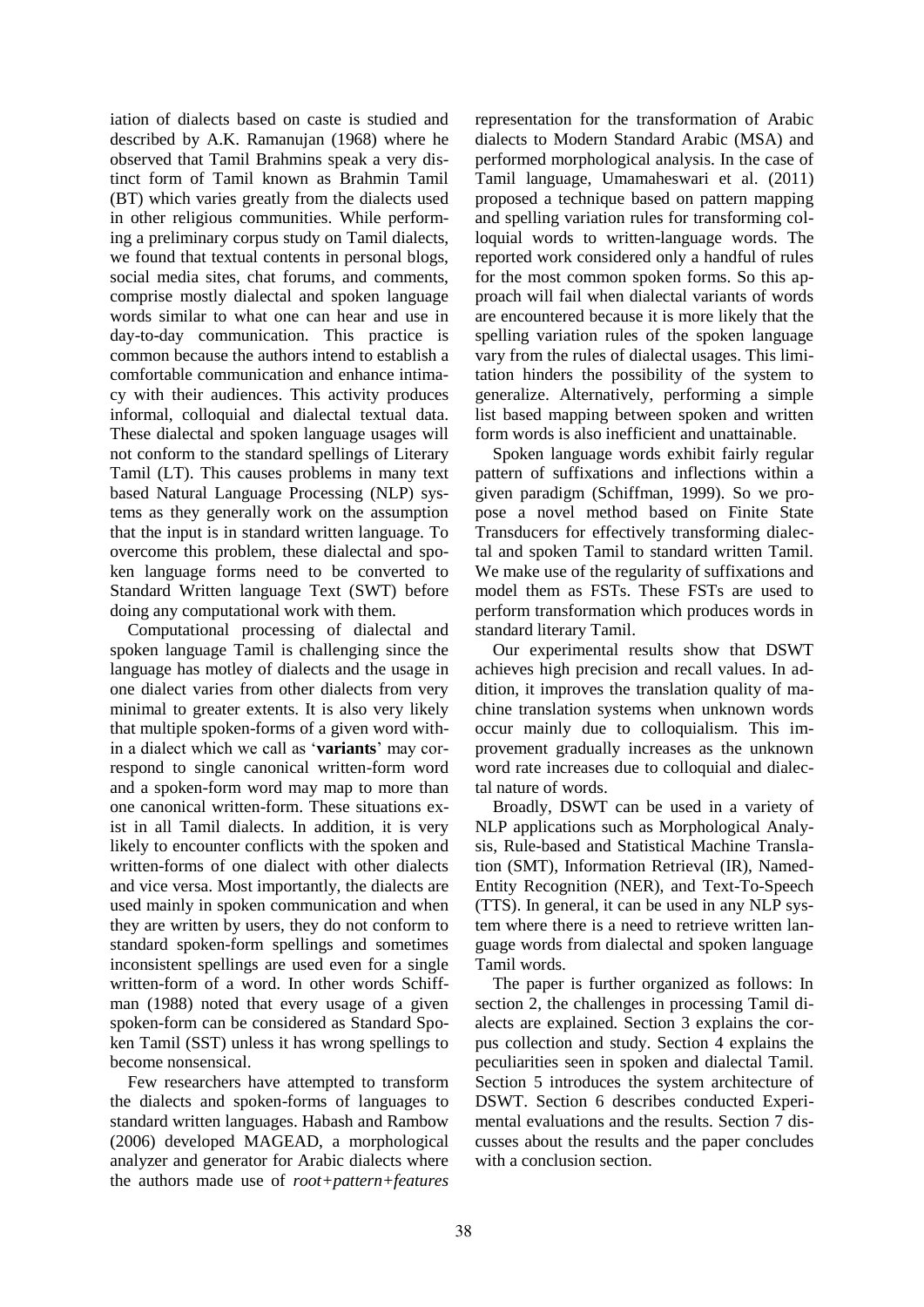# **2 Challenges in Processing Tamil Dialects**

Tamil, a member of Dravidian language family, is highly inflectional and agglutinative in nature. The phenomenon of agglutination becomes much pronounced in dialects and spoken-form communication where much of the phonemes of suffixes get truncated and form agglutinated words which usually have two or more simpler words in them. A comprehensive study on the *Grammar of Spoken Tamil* for various syntactic categories is presented in Schiffman (1979) and Schiffman (1999). Various dialects are generally used in spoken discourse and while writing them people use inconsistent spellings for a given spoken language word. The spelling usages primarily depend on educational qualification of the authors. Sometimes, the authors intentionally use certain types of spelling to express satire and humor.

Due to this spelling and dialectal variation many-to-one mapping happens where all the variants correspond to single canonical written form. This is illustrated with the dialectal and spelling variants of the verb "paarkkiReen" (see) in Fig 1.



Figure 1. many-to-one mapping

For the words that belong to the above case, there is no hard rule that a particular pattern of spelling will be used and referred to while the text is written by people. In addition to this mapping, one-to-many mapping is also possible where a single spoken form maps to multiple canonical written forms.



Figure 2. one-to-many mapping

In the case of one-to-many mapping, multiple written language words will be obtained. Choosing a correct written language word over other words is dependent on the context where the dialectal spoken language word occurs. In some cases, the sentence may be terminated by punctuations such as question marks which can be made use of to select an appropriate written language word. To achieve correct selection of a word, an extensive study has to be conducted and is not the focus of this paper. In the current work we are interested in obtaining as many possible mappings as possible. Many-to-one mapping occurs mainly due to dialectal and spelling variations of spoken-forms whereas one-to-many mapping happens because a single spoken-form may convey different meanings in different contexts. Dialectal spoken forms of many-to-one and one-to-many mappings are more prevalent than one-to-one mapping where a dialectal spoken form maps to exactly one written form word.

## **3 Data Collection and Corpus Study**

The dialectal spoken form of a language is primarily used for colloquial and informal communication among native speakers. They are also commonly seen in personal blogs, social media chats and comments, discussion forums etc. Given this informal nature of the language usage, such a variety is not used in formal print and broadcasting media as they mainly use standard literary Tamil.

In our preliminary study, we found that textual contents in personal blogs, tweets, and chats have significantly large number of dialectal and spoken language words than those are found in other standard online resources such as news publishers, entertainment media websites etc.

Since we focus on processing various Tamil dialects and their spoken language variants, we have collected publicly available data from the above mentioned online resources for this work.

The collected data belongs to authors from various geographic locations where different Tamil dialects exist. The textual contents in the selected resources mainly contain movie reviews, narratives, travel experiences, fables, poems, and sometimes an informal discourse, all in a casual and colloquial manner. Further, we were able to collect variants of spoken forms which vary with respect to person, social status, location, community, gender, age, qualification etc.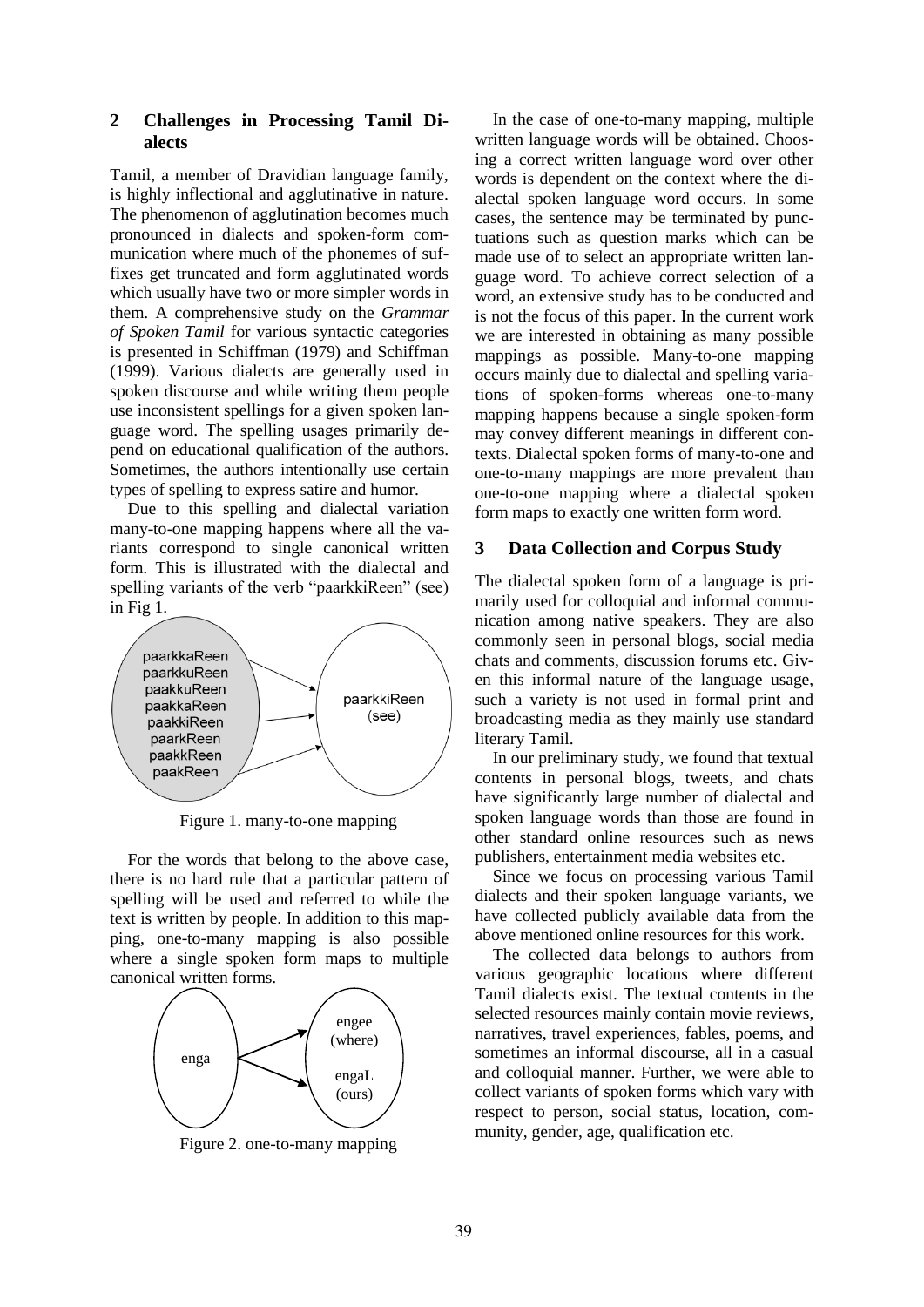Though Tamil language has 15 dialects, in this work, we focused only on 5 dialects namely, Central Tamil dialect, Madurai Tamil, Tirunelveli Tamil, Brahmin Tamil, Kongu Tamil and common spoken language forms. In Table 1, we present the corpus distribution with respect to the dialects and the number of dialectal and spoken language words.

| <b>Name of the Tamil</b> | <b>No. of Dialectal</b> |
|--------------------------|-------------------------|
| <b>Dialect</b>           | words                   |
| Central Tamil dialect    | 584                     |
| Madurai Tamil            | 864                     |
| Tirunelveli Tamil        | 2074                    |
| <b>Brahmin Tamil</b>     | 2286                    |
| Kongu Tamil              | 910                     |
| Common Spoken Forms      | 5810                    |

| Table 1. Corpus distribution among dialects |  |  |  |
|---------------------------------------------|--|--|--|
|---------------------------------------------|--|--|--|

We performed an in-depth study on the collected data and found some peculiarities which exist in some dialects. Some of the observed peculiarities are described in Section 4.

#### **4 Tamil Dialects and their Peculiarities**

Some dialectal words have totally different meaning in SST and in other dialects or in standard literary Tamil. For instance, consider the following dialectal sentence (Tirunelveli Tamil)

ela, inga vaala. Hey here come 'Hey come here!'

The words "*ela*" and "*vaala*" convey different meanings in different contexts and dialects. In SST they denote "*leaf*" and "*tail*" respectively while in Tirunelveli Tamil dialect they convey the meaning "*hey*" and "*come*" respectively.

Though these ambiguities are resolved when the context is considered, they make the transformation task challenging since this is a wordlevel task and no context information is taken into account during transformation.

The example in table 2, illustrates spelling based variants where the variants map to single canonical written form. We observed that the most common form of spoken-language usage is the use and representation of "*enRu*" (ADV) as four variants which are shown in Table 2.

| Spoken form<br><b>Variants</b>   | <b>Written form</b><br>Equivalent |
|----------------------------------|-----------------------------------|
| [Noun/Pronoun/Verb]<br>$+$ "nu"  | $[Noun/Pronom/Verb] +$<br>"enRu"  |
| [Noun/Pronoun/Verb]              | $[Noun/Pronom/Verb] +$            |
| $+$ "nnu"<br>[Noun/Pronoun/Verb] | "enRu"<br>[Noun/Pronoun/Verb] +   |
| $+$ "unu"                        | "enRu"                            |
| [Noun/Pronoun/Verb]              | [Noun/Pronoun/Verb] +             |
| $+$ "unnu"                       | "enRu"                            |

Table 2. Spoken variants and written language

The dialectal variants of the verb "*vanthaarkaL*" (they came) is illustrated in table 3.

| Dialectal variants                     | Written form Equivalent |
|----------------------------------------|-------------------------|
| $\sqrt{\text{Vert}} + \text{``aaka''}$ | [Verb] + "aarkaL"       |
| $\vert$ [Verb] + "aangka"              | $[Verb] + "aarkal"$     |

Table 3. Dialectal variants & written language

It can be observed from Table 3 that the dialectal suffixes vary from each other but they all map to same written form suffix. Despite the dialectal variation, they all convey the same meaning. But they vary syntactically. The "*aaka*" suffix functions as adverbial marker in standard literary Tamil whereas it acts as person, number, gender (PNG) marker in Madurai Tamil dialect.

## **5 System Architecture**

In this section we describe our system architecture which is depicted in Figure 3. Our dialectal spoken to written transformer (DSWT) has three main components namely, Transformation Engine, CRF word boundary identifier and heuristic Sandhi corrector.

- Transformation Engine contains FSTs  $\bullet$ for the dialectal and spoken language to standard written language transformation. The resultant words may be agglutinated and is decomposed with the help of CRF boundary identifier.
- CRF Word Boundary Identifier module identifies the word boundaries in agglutinated words and splits them into a set of constituent simpler words.
- Heuristic Sandhi Corrector module makes necessary spelling changes to the segmented constituent words and standardizes them to canonical and meaningful simpler words.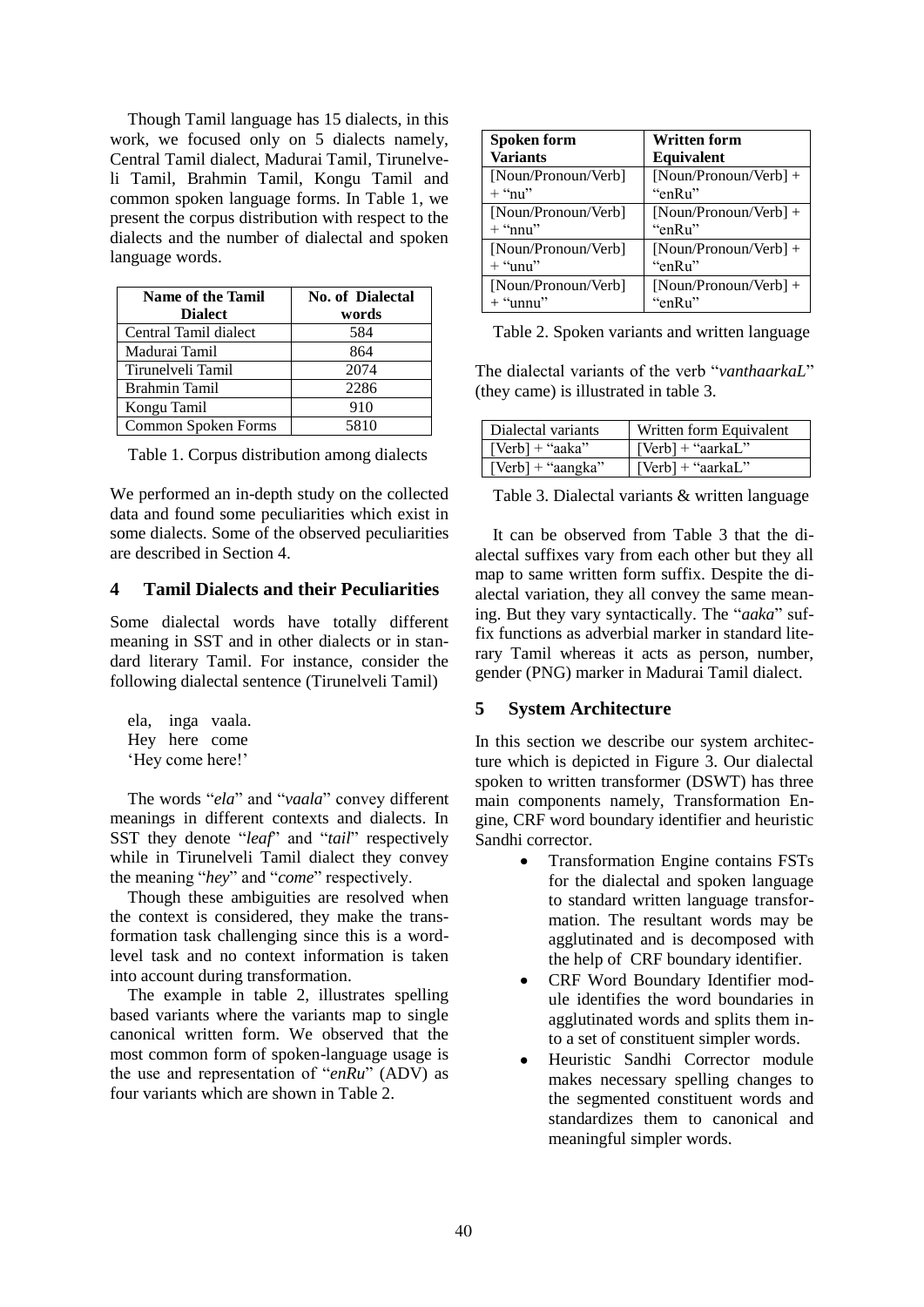

Figure 3. System Architecture

## **5.1 Transformation Engine**

The function of Transformation engine is to transform dialectal and spoken language words into standardized literary Tamil words, similar to the official form of Tamil that is used in government publications such as official memorandums, news and print media, and formal political speeches.

# **Modeling FSTs for Transformation**

Given the regular pattern of inflections within a paradigm, we use paradigm based approach for the variation modeling. Specifically, the dialectal usages, spoken language forms and their variants are modeled as "*root+spoken-language-suffix*" where it will get transformed into "*root+writtenlanguage-suffix*" after transformation. We had used *AT&T's FSM library*<sup>3</sup> for generating FSTs. The FST shown in Fig. 4 shows the state transitions for some spoken language words.



Figure 4. Sample FST

It can be observed from Figure 4 that spoken and dialectal words are processed in right to left fashion. This way of processing is adopted since

the number of unique suffixation is few when compared to the number of root words. This will make the suffix matching faster and hence achieves quick transformation. This makes FSTs as an efficient tool for dialectal or variation modeling.

# **Algorithm for Transformation**

The algorithm that is used to transform dialectal and spoken language text is given below.

- 1: **for** each dialectal/spoken-language word
- 2: check possible suffixations in FST
- 3: **for** each suffixation
- 4: *if* FST accepts & generates written language equivalents for all suffixes
- 5: **return (root + written-language-suffix)** 6: *else*
- 7: **return dialectal/spoken-language-word**

8: **for** each agglutinated & compound word

- 9: do CRF word boundary identification
- 10: **for** each constituent word (CW)
- 11: do Sandhi Correction
- 12: **return simple constituent words**

## **5.2 Decomposition of Agglutinated and Compound Words using CRF**

Since Tamil is a morphologically rich language, the phenomenon of agglutination and compounding in standard written language Tamil is high and very common. It is also present in dialectal and spoken language Tamil. This poses a number of challenges to the development of NLP systems. To solve these challenges, we segment the agglutinated and compound words into simpler constituent words. This decomposition is achieved using two components namely

<sup>3</sup> http://www2.research.att.com/~fsmtools/fsm/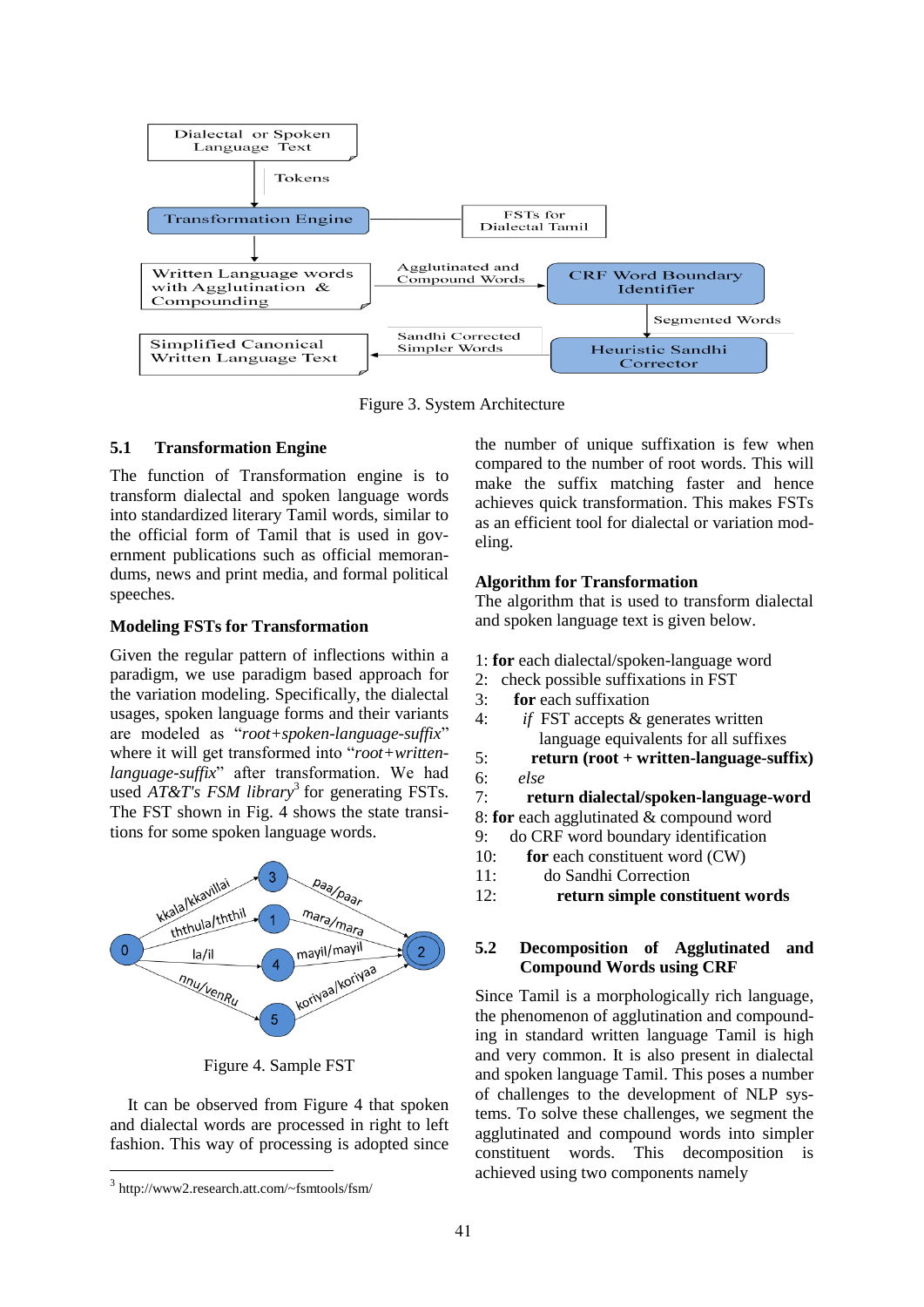| <b>Agglutinated word or</b> | <b>Boundary Identification</b> | <b>Sandhi Correction Functions</b> |                  |                 |                     |
|-----------------------------|--------------------------------|------------------------------------|------------------|-----------------|---------------------|
| <b>Compound Word</b>        | and Word Segmentation          | <b>No Change</b>                   | <b>Insertion</b> | <b>Deletion</b> | <b>Substitution</b> |
| nampuvathillaiyenRu         | nampuvath                      |                                    | nampuvathu       |                 |                     |
| (will not be believing)     | illai                          | illai                              |                  |                 |                     |
|                             | venRu                          |                                    |                  | enRu            |                     |
| muththokuppukaLutaya        | muth                           |                                    |                  |                 | muu                 |
| (comprising of three        | thokuppukaL                    | thokuppukaL                        |                  |                 |                     |
| volumes)                    | utaya                          | utaya                              |                  |                 |                     |

Table 4. Boundary identification and Sandhi Correction

Table 4 clearly manifests the boundary of a constituent word within a compound or an agglutinated word which may contain one or more word-boundaries. It is observed that for "**n**" constituent words in a compound or an agglutinated word, there exists exactly (**n-1**) shared word-boundaries where (**n>0**).

*CRF word boundary identifier* and *Heuristic Sandhi Corrector*. We have developed the word boundary identifier for boundary identification and segmentation as described in Marimuthu et al. (2013) and heuristic rule based Sandhi corrector for making spelling changes to the segmented words.

## **CRF Word-Boundary Identifier**

CRF based word-boundary identifier marks the boundaries of simpler constituent words in agglutinated and compound words and segments them. CRFs are a discriminative probabilistic framework for labeling and segmenting sequential data. They are undirected graphical models trained to maximize a conditional probability (Lafferty et al., 2001).

Generally word-boundary identification is studied extensively for languages such as Chinese and Japanese but the necessity for Indian languages was not considered until recently. Although there is no standard definition of wordboundary in Chinese, Peng et al. (2004) describe a robust approach for Chinese word segmentation using linear-chain CRFs where the flexibility of CRFs to support arbitrary overlapping features with long-range dependencies and multiple levels of granularity are utilized by integrating the rich domain knowledge in the form of multiple lexicons of characters and words into the framework for accurate word segmentation.

In case of Japanese, though the word boundaries are not clear, Kudo et al. (2004) used CRFs for Japanese morphological analysis where they show how CRFs can be applied to situations where word-boundary ambiguity exists.

Marimuthu et al. (2013) worked on word boundary identification and segmentation in Tamil where they model the boundary identification as a sequence labeling task [i.e. a tagging task].

The absence of word-boundary ambiguity in Tamil language favors the boundary identification task and predominantly eliminates the need for providing further knowledge to CRFs such as multiple lexicons as in the case of Chinese word segmentation. Hence we have used word level features alone for training the CRFs.

# **Sandhi Correction using Word-level Contextual Rules**

Word-level contextual rules are the spelling rules in which each constituent word of an agglutinated or compound word is dependent either on the previous or the next or both constituent words to give a correct meaning.

After boundary identification, suppose an agglutinated or a compound word is split into three constituent words, Sandhi correction for the first constituent word is dependent only on the second constituent word while the second word's Sandhi correction depends on both first and third constituent word whereas the third constituent word's Sandhi correction depends on second constituent word alone.

Sandhi correction is performed using these rules to make necessary spelling changes to the boundary-segmented words in order to normalize them to sensible simpler words. It is accomplished using three tasks namely insertion, deletion, and substitution as described in Marimuthu et al. (2013).

For instance, after boundary identification the word *"nampuvathillaiyenRu" (will not be believing)* will be boundary marked and Sandhi corrected as shown in the Table 4 above.

## **Advantages of Word boundary Identification**

Morphological Analysis of simpler words is much easier than analyzing agglutinated and compound words.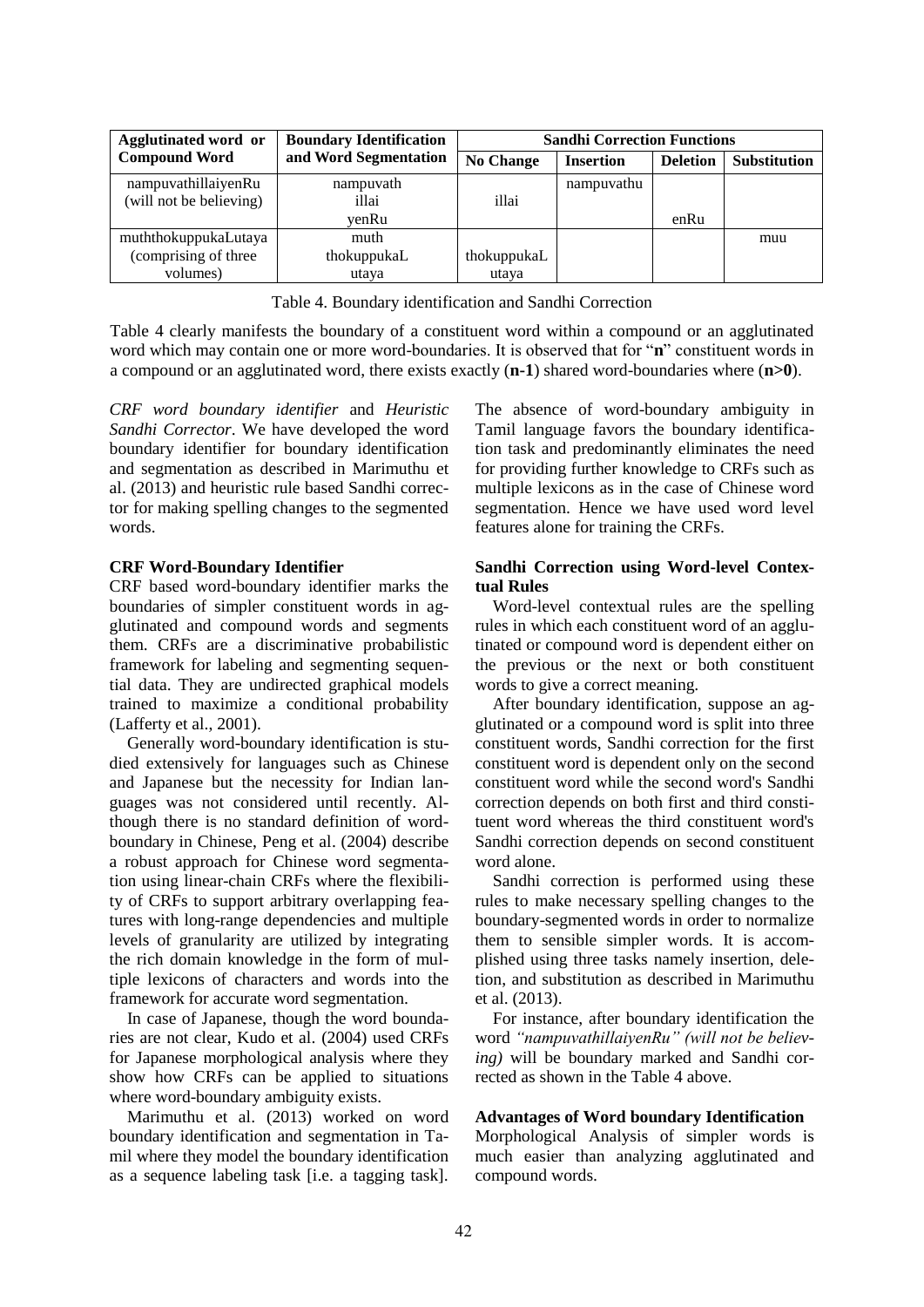| <b>Tamil Dialects</b> | No. of dialectal words | Precision $(\% )$ | Recall $(\% )$ | $F-Measure (%)$ |
|-----------------------|------------------------|-------------------|----------------|-----------------|
| Central Tamil dialect | 584                    | 88.0              | 89.3           | 88.6            |
| Madurai Tamil         | 864                    | 85.2              | 87.5           | 85.3            |
| Tirunelveli Tamil     | 2074                   | 83.4              | 88.6           | 85.9            |
| Brahmin Tamil         | 2286                   | 87.3              | 89.5           | 88.4            |
| Kongu Tamil           | 910                    | 89.1              | 90.4           | 89.7            |
| Common Spoken Forms   | 5810                   | 86.0              | 88.3           | 87.1            |

|  | <b>Table 5. Direct Evaluation Results</b> |  |
|--|-------------------------------------------|--|
|--|-------------------------------------------|--|

So the word-boundary identifier eases the task of morphological analyzer in identifying the individual morphemes. In addition, it nullifies the unknown words category if it occurs due to agglutination and compounding. As a result, it improves the recall of the morphological analyzer and any advanced NLP system. For example, with Tamil, SMT models usually perform better when the compound words are broken into their components. This 'segmentation' gives the word alignment greater resolution when matching the groupings between the two languages.

#### **6 Experimental Evaluation**

Here we perform evaluation of the performance of DSWT with test corpus of 12528 words. We perform two types of evaluations: direct and indirect evaluation.

In direct evaluation, we evaluate the system using gold standard. In indirect evaluation the system is evaluated using machine translation application. The aim in indirect evaluation is to understand the effect of dialectal and spoken language transformation in machine translation.

## **6.1 Direct Evaluation**

We evaluate DSWT performance using the standard evaluation metrics: Precision, Recall, and F-measure. Precision and Recall values are calculated separately for each dialect using a gold standard. They are calculated using the cases described below:

**A**: The dialectal or spoken language transformation yields one or many correct standard written language words.

**B**: The dialectal or spoken language transformation yields at least one correct standard written language word.

**C**: The dialectal or spoken language transformation yields no output.

**D:** Number of dialectal or spoken language words given as input.

**Precision** is then calculated as: A**/(**D-C)

**Recall** is calculated as: (A+B)**/**D

**F-Measure** is the harmonic mean of *Precision* and *Recall.*

The obtained results for the considered 5 Tamil dialects and common spoken language forms are summarized in Table 5 above.

#### **6.2 Indirect Evaluation**

For indirect evaluation, we had used DSWT with Google Translate (GT) to measure the influence of DSWT in Tamil-English machine translation, and evaluated the improvement.

Our test data had 100 Tamil sentences which are of dialectal and colloquial in nature. At first, we used GT to translate these sentences to English. This is Output1. Then we used our DSWT to transform the dialectal sentences into standard written Tamil. After this, the standard sentences were translated to English using GT. This corresponds to Output2.

We then performed subjective evaluations of Output1 and Output2 with the help of three native Tamil speakers whose second language is English. The three evaluation scores for each sentence in Output1 and Output2 are averaged. The obtained scores are shown in Table 6.

| <b>Subjective Evaluation</b><br>Scores before dialectal<br><b>Transformation</b> |                             | <b>Subjective Evaluation</b><br><b>Scores after dialectal</b><br><b>Transformation</b> |               |  |
|----------------------------------------------------------------------------------|-----------------------------|----------------------------------------------------------------------------------------|---------------|--|
| No. of                                                                           | Achieved                    | Achieved<br>No. of                                                                     |               |  |
| sentences                                                                        | <b>Scores</b>               | <b>Sentences</b>                                                                       | <b>Scores</b> |  |
| 20                                                                               |                             |                                                                                        |               |  |
| 70                                                                               |                             | 14                                                                                     |               |  |
|                                                                                  | $\mathcal{D}_{\mathcal{L}}$ | 28                                                                                     | 2             |  |
|                                                                                  | 3                           | 30                                                                                     | 3             |  |
|                                                                                  |                             | 7Δ                                                                                     |               |  |

Table 6. Subjective evaluation results

We used a scoring scale of 0-4 where  $0 \rightarrow$  no translation happened.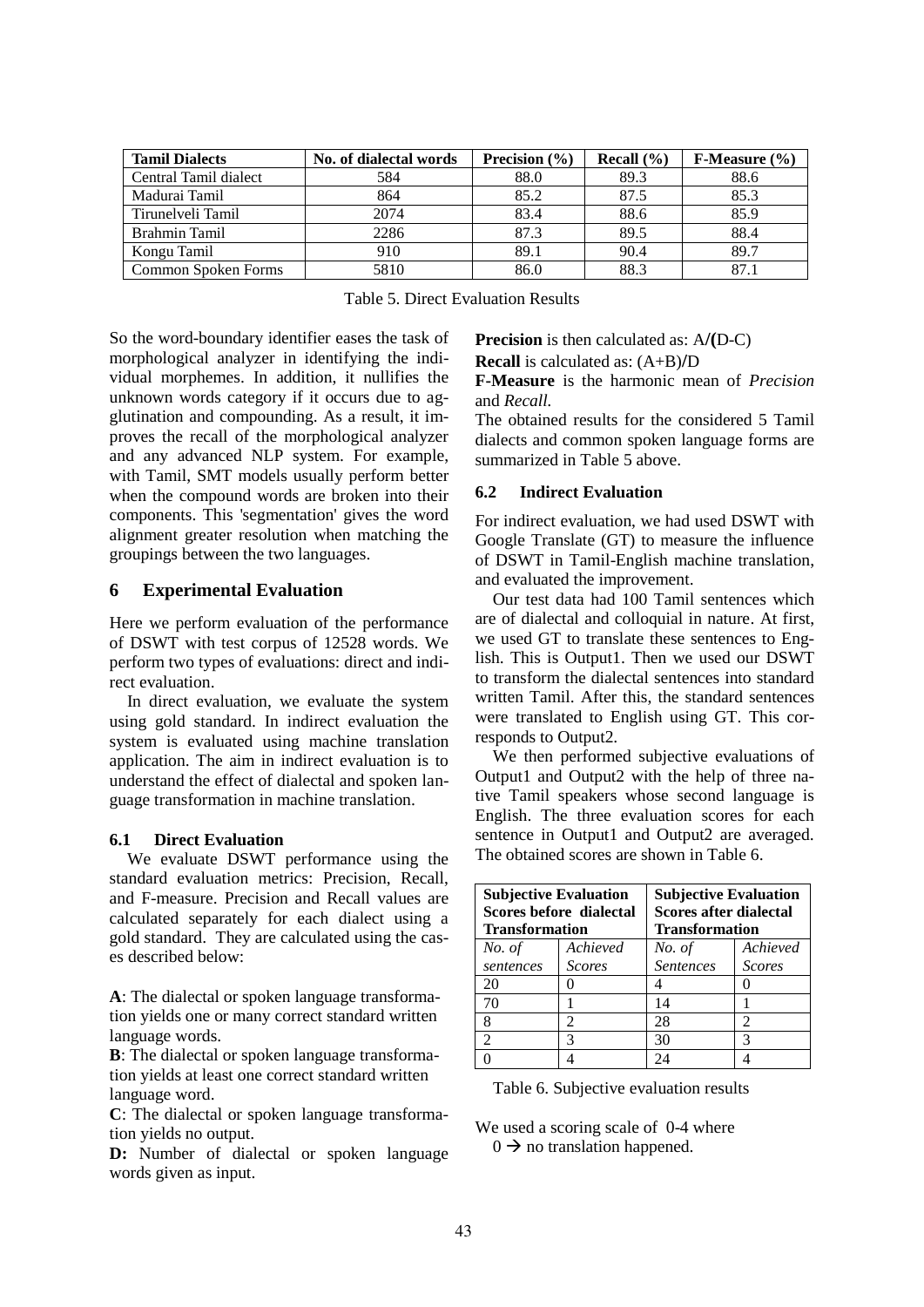| <b>Before performing Dialectal Transformation Task</b> |                                   | After performing Dialectal Transformation Task |                                  |  |
|--------------------------------------------------------|-----------------------------------|------------------------------------------------|----------------------------------|--|
| Dialectal Spoken Tamil                                 | Google Translate results          | Standardized Written Tamil                     | Google Translate results         |  |
| ஒடனே வந்துரு.                                          | vanturu otane. $(X)$              | உடனே வந்துவிடு.                                | Come immediately. $(\checkmark)$ |  |
| (otanee vanthuru)                                      |                                   | (utanee vanthuvitu)                            |                                  |  |
| ஒடனே வந்துருல.                                         | vanturula otane. $(X)$            | உடனே வந்துவிடு.                                | Come immediately. $(\checkmark)$ |  |
| (otanee vanthurula)                                    |                                   | (utanee vanthuvitu)                            |                                  |  |
| அவங்க வந்தாங்க.                                        | she had come. $(?)$               | அவர்கள் வந்தார்கள்.                            | They came. $(\checkmark)$        |  |
| (avanga vanthaanga)                                    |                                   | (avarkaL vanthaarkaL)                          |                                  |  |
| அவுக வந்தாக.                                           | avuka to come. $(\boldsymbol{X})$ | அவர்கள் வந்தார்கள்.                            | They came. $(\checkmark)$        |  |
| (avuka vanthaaka)                                      |                                   | (avarkaL vanthaarkaL)                          |                                  |  |

Table 7. Tamil-English Google Translate results before and after dialectal text transformation

Sentences marked as (✘) are incorrectly translated into English and those that are marked as (**?)** may be partially correct. The sentences that are marked as  $(V)$  are the correct English translations.

- $1 \rightarrow$  lexical translation of few words happen and no meaning can be inferred from the translation output.
- $2 \rightarrow$  complete lexical translations happen and some meaning can be inferred from the translation output.
- $3 \rightarrow$  meaning can be inferred from translation output but contains some grammatical errors.
- $4 \rightarrow$  complete meaning is understandable with very minor errors.

It can be observed from the results in Table 6 that GT failed to translate dialectal and spoken language sentences. But the failure got mitigated after transformation causing dramatic improvement in translation quality. The following Table illustrates few examples where the translation quality has improved after transforming dialectal spoken language.

It must be noted from Table 7 that after the transformation of dialectal spoken language, all the sentences were able to achieve their English equivalents during machine translation. This suggests that almost all word categories in Tamil can achieve improved translations if the words are given as standard simple written language words. This experiment emphasizes the importance of feeding the machine translation systems with standard written language text to achieve quality translations and better results.

#### **7 Results and Discussion**

We observe that the achieved accuracy is higher for Kongu Tamil dialect when compared to other dialects. This is because words in this dialect are rarely polysemous in nature. But the number of polysemous words is high in the case of Madurai and Tirunelveli Tamil dialect and this resulted in low accuracy of transformation.

While performing transformation, the possible causes for ending up with unknown words may be due to the absence of suffix patterns in FSTs, errors in input words, uncommonly transliterated words, and English acronyms. The standard written language words convey a particular meaning in standard literary Tamil and completely different meaning in dialectal usages. For instance, consider the verb "*vanthaaka*". In standard literary Tamil, this is used in the imperative sense "*should come*" while in Tirunelveli Tamil dialect it is used in the sense "*somebody came*".

#### **8 Conclusion and Future Work**

We have presented a dialectal and spoken language to standard written language transformer for Tamil language and evaluated its performance directly using standard evaluation metrics and indirectly using Google Translate for Tamil to English machine translation. The achieved results are encouraging.

There is no readily available corpus for processing dialectal and spoken Tamil texts and we have collected the dialectal and spoken language corpus for developmental and evaluation tasks. This corpus can be made use of for developing other NLP applications.

In case of one-to-many mapping, multiple written language forms will be emitted as outputs. Hence, determining which written-form of word to be adopted over other resultant writtenforms has to be done based on the meaning of the whole sentence in which the spoken-language word occurs. This will be the focus of our future direction of the work.